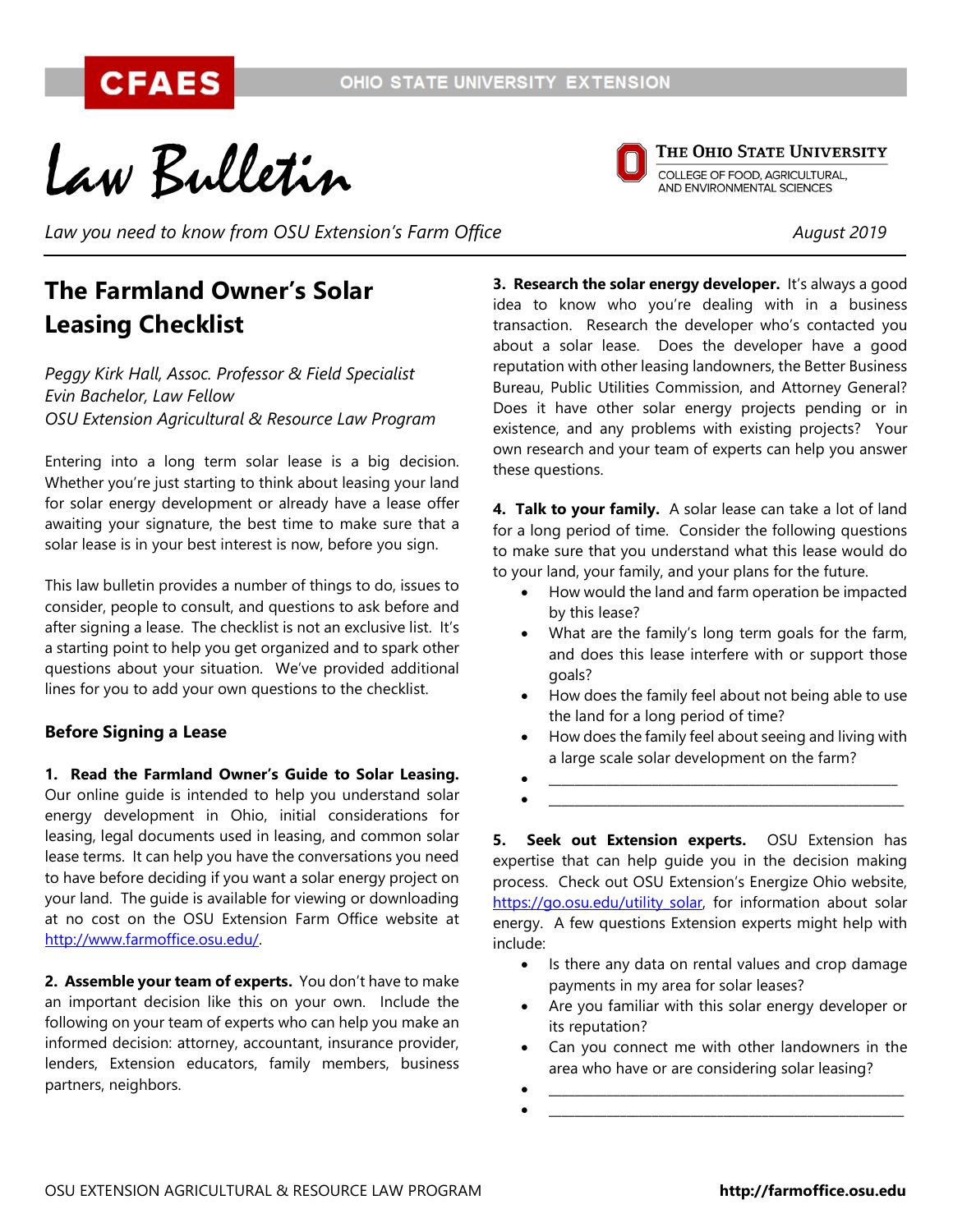**6. Read all documents carefully and with professional assistance.** The documents a solar developer gives to you can be legally binding once you sign them. Don't sign anything you don't understand. Make sure your team of professionals know about these documents, and let them help you review them.

**7. Consider the terms of the solar lease.** On the first read through, you don't have to understand everything in the lease. Note anything you don't understand so that you can ask questions and gain a clear understanding of what the lease proposes. Specific terms in the lease to review include these, which we explain further in the *Farmland Owner's Guide to Solar Leasing*:

- **\_\_\_** Accurate description of the property and parties
- **\_\_\_** The term of each lease period, when each period begins and ends, and the total length of the lease
- **\_\_\_** Whether renewal is permitted, how to renew, and length of renewal periods
- **\_\_\_** Rental payments, inflation adjustments, and how each will be calculated
- **\_\_\_** Whether farming and similar activities can continue prior to construction of the facility
- \_\_\_ Who pays for penalties for withdrawal of land from CAUV and government programs and termination of farmland leases
- **\_\_\_** How to deal with existing mortgages
- \_\_\_ How damages to crops, improvements and drainage will be addressed
- **\_\_\_** The types and extent of easements granted
- **\_\_\_** Obligations of the landowner, such as noninterference and confidentiality requirements
- **\_\_\_** Post-construction clean up obligations
- **\_\_\_** Limitations on owner improvements such as new buildings, fences and tree plantings
- **\_\_\_** Responsibility for maintaining vegetation, weeds, access points, driveways and fences
- **\_\_\_** What happens if either party terminates early
- **\_\_\_** Clean up and restoration of the property at lease end, including set aside funds for clean up
- **\_\_\_** Landowner's hunting and recreation rights
- **\_\_\_** Potential interferences with mineral rights
- **\_\_\_** Indemnity and insurance provisions
- **\_\_\_** How conflicts will be resolved, including requirements for arbitration and waiver of jury trial **\_\_\_** How weather and acts of God affect obligations
- **\_\_\_** Handling of proceeds from eminent domain actions
- 
- **\_\_\_** Payment of attorney fees if disputes arise

**8. Meet the solar energy developer.** Entering into a solar lease means entering into a long term business relationship with a solar energy developer. It's important to determine early on what kind of business relationship you would have and to review important lease provisions with the developer. The following questions can help.

- How long has your company operated in Ohio?
- How many similar projects have you completed?
- Can you refer me to other landowners that your company has partnered with?
- What is your timeline for this project?
- Do you intend to sell the solar facility after it's constructed?
- Will your company cover my expenses to have an attorney review the lease?
- What ingress and egress paths will be needed for construction and post-construction?
- How frequently will your agent(s) be on site?
- What will my land look like after the project has ended and been cleaned up?
- What are your procedures for cleanup?
- How do you handle property maintenance, and are there opportunities for grazing or haying on the site?
- What happens if or when someone from your company causes damage to my crops?
- What happens if or when someone from your company causes damage to my drainage tile?
- Will you notify me and neighbors when construction will begin?
- Do you take precautions to protect nearby lands from harm during construction, such as organic farms and home businesses?
- How can I contact your company?
- How quickly can I expect a response to a question or concern?
- Will you add verbal promises to the written lease?
- $\bullet$   $\qquad \qquad \qquad \qquad \qquad \qquad \qquad \qquad \qquad \qquad \qquad \qquad \qquad \qquad \qquad \qquad \qquad \qquad \qquad \qquad \qquad \qquad \qquad \qquad \qquad \qquad \qquad \qquad \qquad \qquad \qquad \qquad \qquad \qquad \qquad \qquad \qquad \qquad \qquad \qquad \qquad \qquad \qquad \q$  $\bullet$   $\qquad \qquad \qquad \qquad \qquad \qquad \qquad \qquad \qquad \qquad \qquad \qquad \qquad \qquad \qquad \qquad \qquad \qquad \qquad \qquad \qquad \qquad \qquad \qquad \qquad \qquad \qquad \qquad \qquad \qquad \qquad \qquad \qquad \qquad \qquad \qquad \qquad \qquad \qquad \qquad \qquad \qquad \qquad \q$

**9. Review the lease with your attorney.** An attorney can ensure that you understand the lease. An attorney with experience in advising agricultural clients may have additional insights into provisions farmland owners should negotiate to include in their leases, such as crop damages and land use rights.

- How many solar energy leases have you reviewed?
- How much do you charge to review and negotiate the lease?
- Are you familiar with this solar energy developer or its reputation?
- Can you answer these specific questions I have about the lease provisions?
- What protections for me, my family and my farm are missing from the lease?
- How does this lease affect my estate plan and farm transition plan?